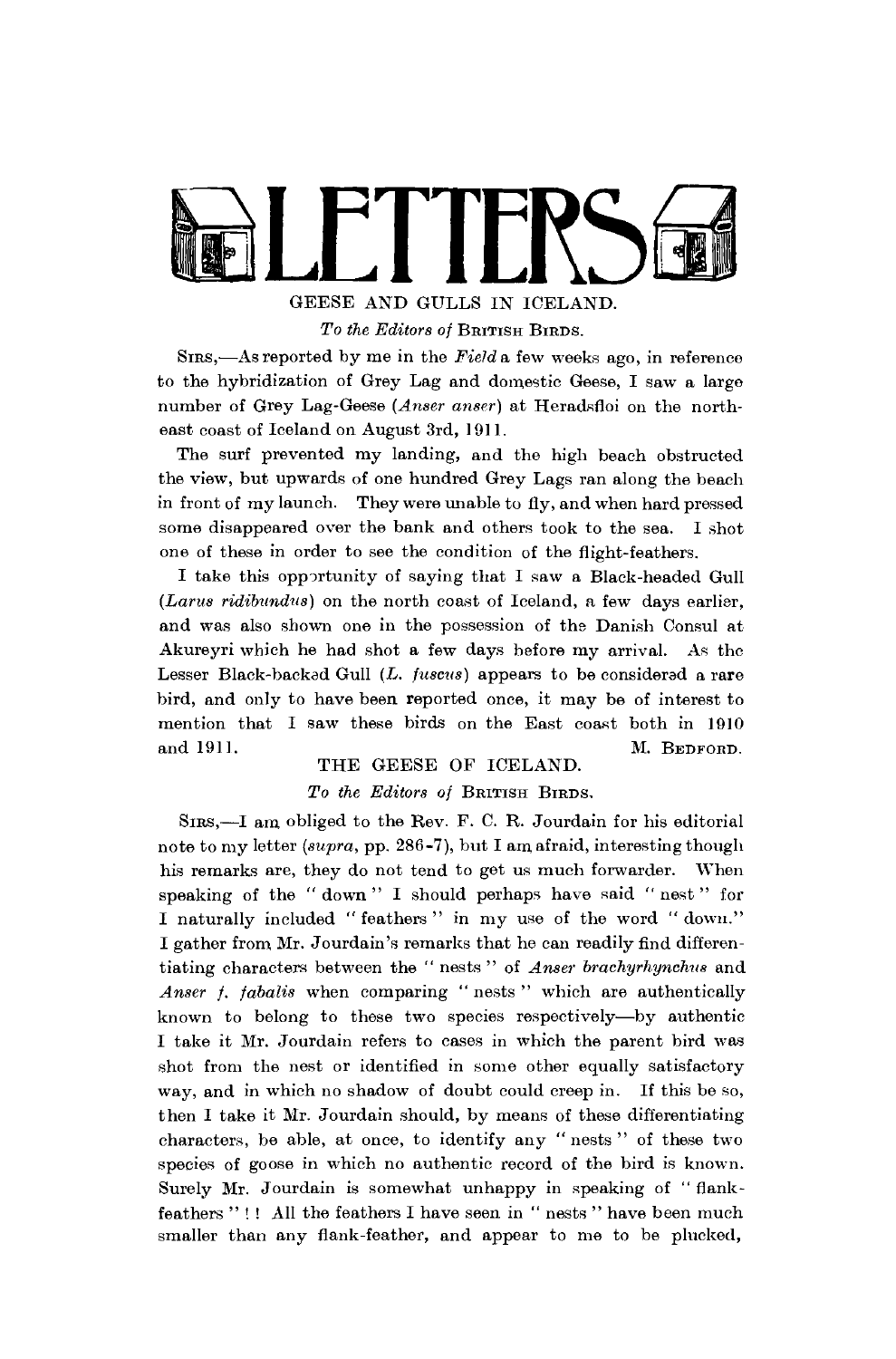together with the down, from the regions of the belly. There are other points which should be taken into consideration and investigated : e.g. does the male goose contribute any down or feathers to the nest ? does he take any active part in the duties of incubation ? and are there any known differences, however slight, between the plumages of male and female "Grey Geese"? If there are any sexual differences in the feathers I should like to know them, for at present I am inclined to think that there are none. F. W. SMALLEY.

SIRS,—The question of the breeding species of Geese in Iceland has never been definitely settled, but in my opinion the Grey Lag, Pink-footed and White-fronted all nest there. A breeding-place of the White-fronted Goose *(Anser albifrons)* was discovered in June, 1911, almost in the middle of the country, and eggs were obtained from this locality again in 1912. During the past 15 years I have received from Iceland a number of sets of eggs of *A. brachyrhynchus,*  and also obtained about three sets of *A. albifrons* about six years ago. R. PLUMB.

[Although the term " flank-feathers" has been very generally applied to the small feathers found among the down, there seems to be no justification for its use, and feathers taken from nests of geese appear, as Mr. Smalley rightly says, to be plucked from the belly. Once or twice I have found a genuine flank-feather present, but this is probably merely accidental. Mr. H. F. Witherby informs me that he has never seen a flank-feather in a duck's nest.

The only nests of *A. brachyrhynchus* which I have been able to examine closely were all obtained on Spitsbergen, and were undoubtedly authentic, as no other Grey Goose breeds on that group. Probably a few also nest in North Iceland, but I have not been able to examine any nests from this locality critically. The few authentic eggs and nests of *A. fabalis* which I have seen were obtained in North Russia and the interior of North Scandinavia. Many nests of so-called " Bean Goose " from Iceland and the coasts of Norway and the Gulf of Bothnia (usually if not unauthenticated in any way) have proved to belong to *Anser anser.* The most useful distinction between the nests of the two birds lies in the eggs, but the feathers of *A. fabalis* (and probably the down also) are appreciably darker, and *A. brachyrhynchus*  makes a much more substantial nest than its ally.

In practical work these distinctions are not of much use, for the simple reason that the locality alone is enough to separate them. The two birds not only do not breed in the same districts, but do not nest within six hundred miles of one another.

In Iceland on the other hand it is necessary to be able to distinguish the nests of *A. anser, albifrons* and *brachyrhynchus,* and in North Russia and Scandinavia we have *A. anser, albifrons, fabalis,* and *finmarchicus* breeding. Mr. Smalley speaks of the down of *A. fabalis*  as being "light, like that of A. anser." As he includes feathers in his use of the word " down," and the nest-feathers of *A. fabalis* differ widely from those of *A. anser,* it would be interesting to know the locality of the nest to which Mr. Smalley refers, and whether it is authenticated in any way. I am not aware of any evidence that the male goose shares in incubation, but with regard to the other points, definite information would be very acceptable. F. C. R. JOURDAIN.]